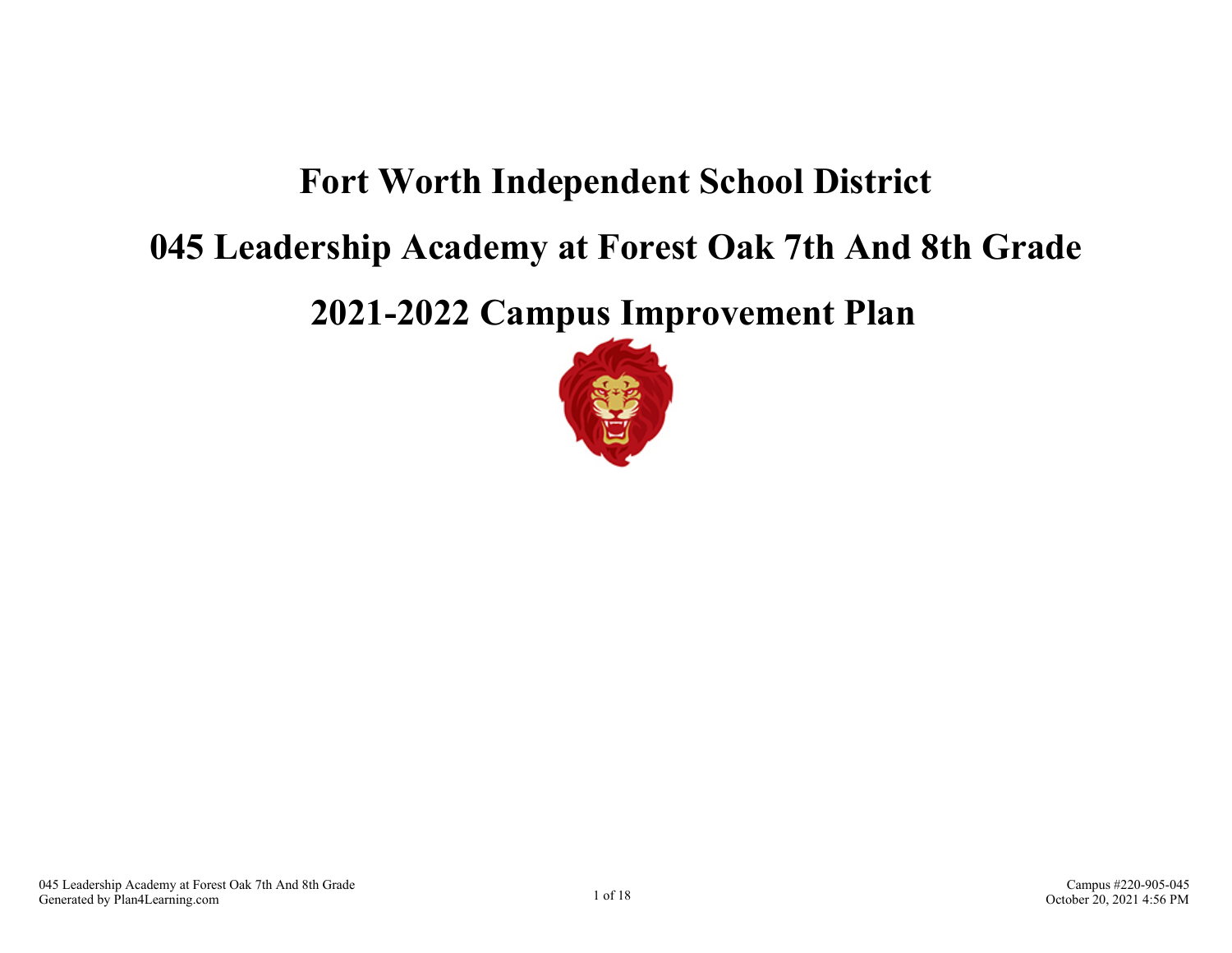## **Mission Statement**

*Preparing ALL students for success in college, career, and community leadership.*

## **Vision**

*Igniting in Every Child a Passion for Learning.*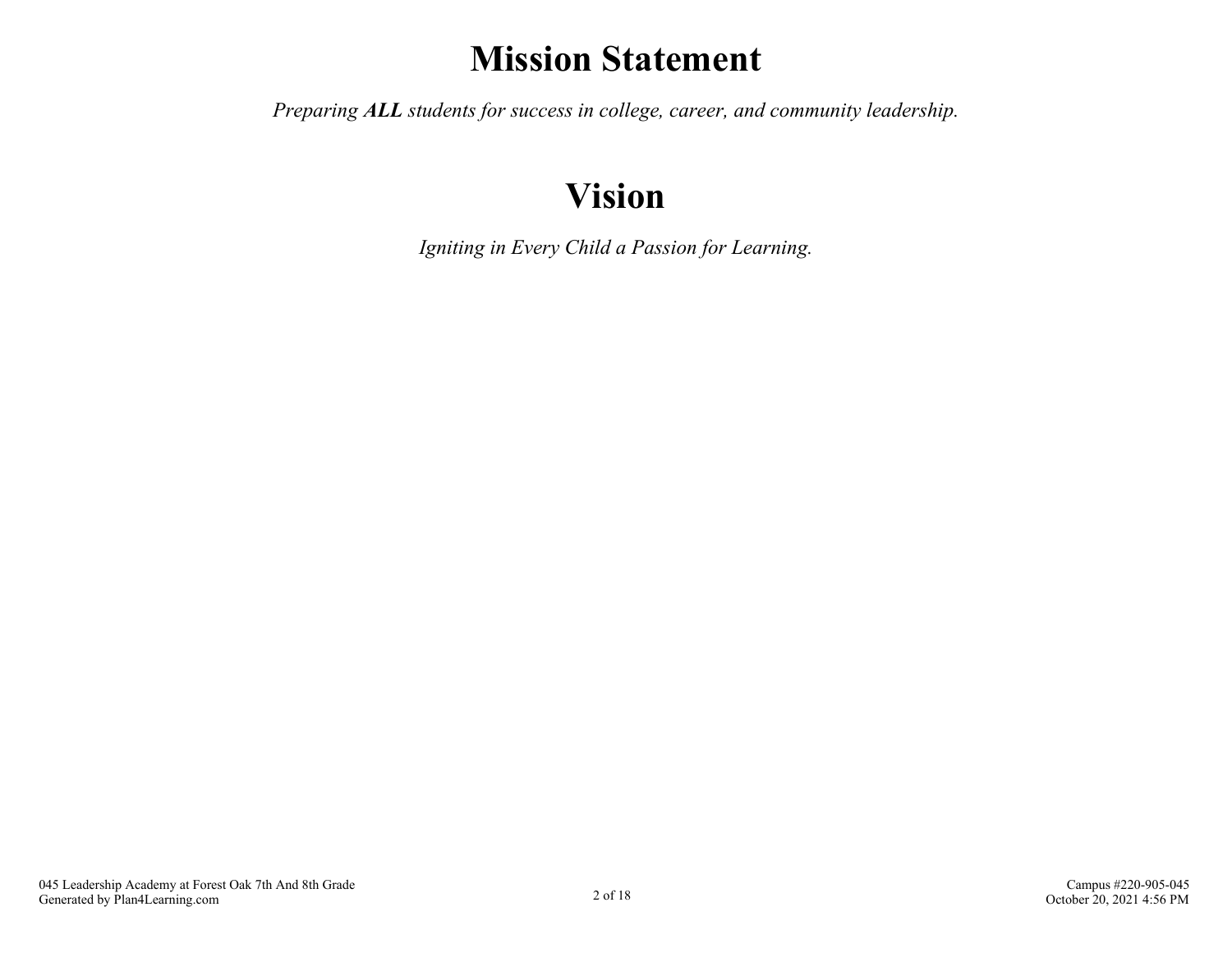### **Table of Contents**

| Comprehensive Needs Assessment                                                                                                                                    |    |
|-------------------------------------------------------------------------------------------------------------------------------------------------------------------|----|
| Demographics                                                                                                                                                      |    |
| <b>Student Learning</b>                                                                                                                                           |    |
| School Processes & Programs                                                                                                                                       |    |
| Perceptions                                                                                                                                                       |    |
| <b>Priority Problem Statements</b>                                                                                                                                |    |
| Comprehensive Needs Assessment Data Documentation                                                                                                                 | X. |
| Goals                                                                                                                                                             |    |
| Goal 1: Early Literacy Increase the percentage of 3rd grade students who score at meets grade level or above on STAAR Reading from 34% to 47% by August 2024.     | 10 |
| Goal 2: Early Math Increase the percentage of 3rd grade students who score at meets grade level or above on STAAR Mathematics from 34% to 45% by August 2024.     | 11 |
| Goal 3: CCMR Increase the percentage of students graduating with a CCMR indicator from 43% to 48% by June 2024.                                                   | 13 |
| Goal 4: Learning Environment (based on the BOE constraints) Ensure all students have access to a safe, supportive and culturally responsive learning environment. | 15 |
| <b>Campus Funding Summary</b>                                                                                                                                     | 16 |
| <b>Addendums</b>                                                                                                                                                  | 17 |
|                                                                                                                                                                   |    |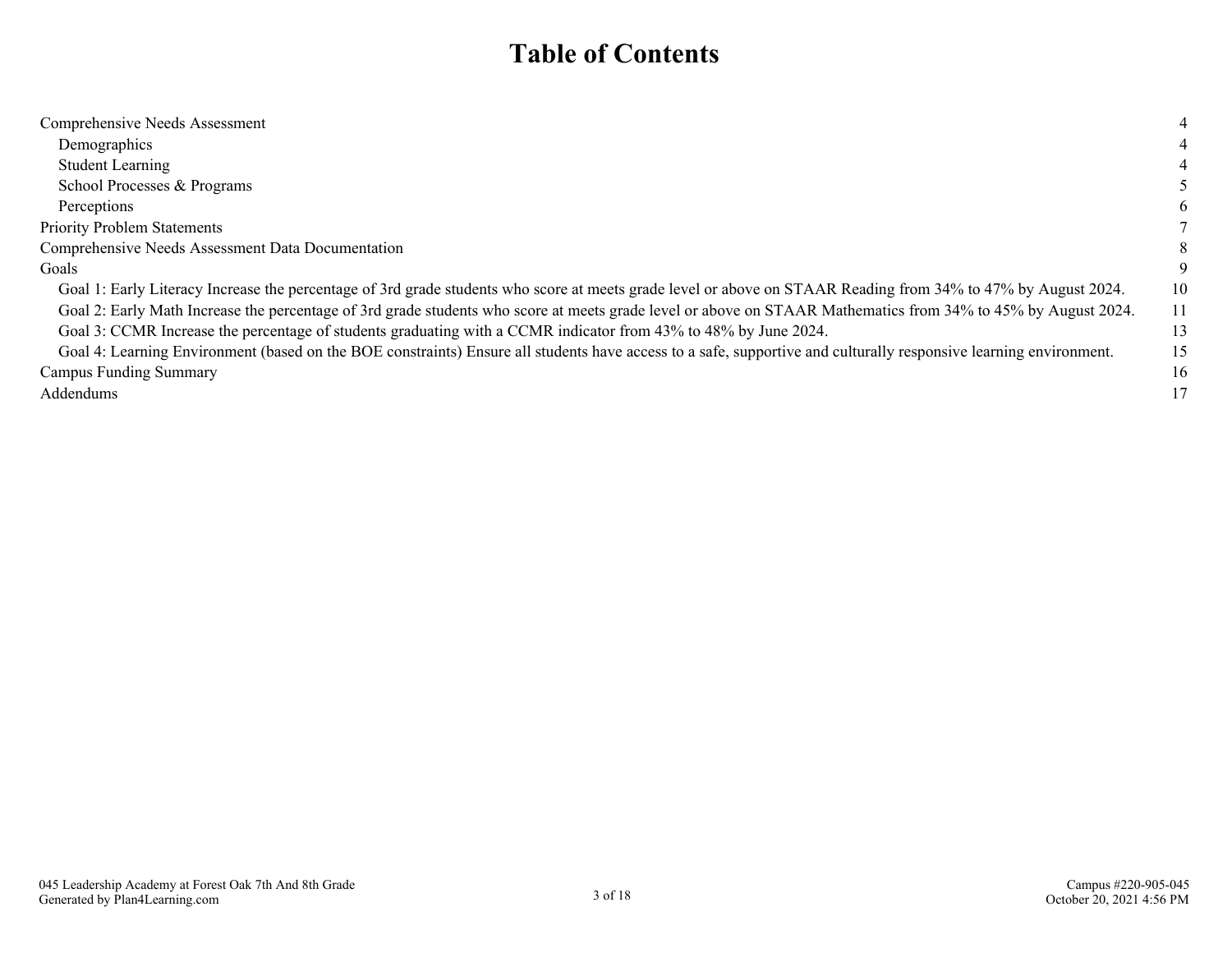### **Comprehensive Needs Assessment**

**Revised/Approved: October 15, 2021**

### <span id="page-3-0"></span>**Demographics**

### **Demographics Summary**

We are the LAFO Lions!

Our campus has 891 students enrolled. We are 65% Hispanic, 33% AA, 1% White, 1% other. Over 50% of our students are ELL and 98% of our students are ED. Finally, 60% of our teachers have 3-5 years of experience.

### **Demographics Strengths**

Morning Star Church provides food, school supplies, household items and personal goods to families in the community 3-4 times a year.

#### **Problem Statements Identifying Demographics Needs**

**Problem Statement 1:** Over 50% of our students are ELL and are not performing on grade level. **Root Cause:** Teachers lack the skills and resources to meet the needs of the students in this population.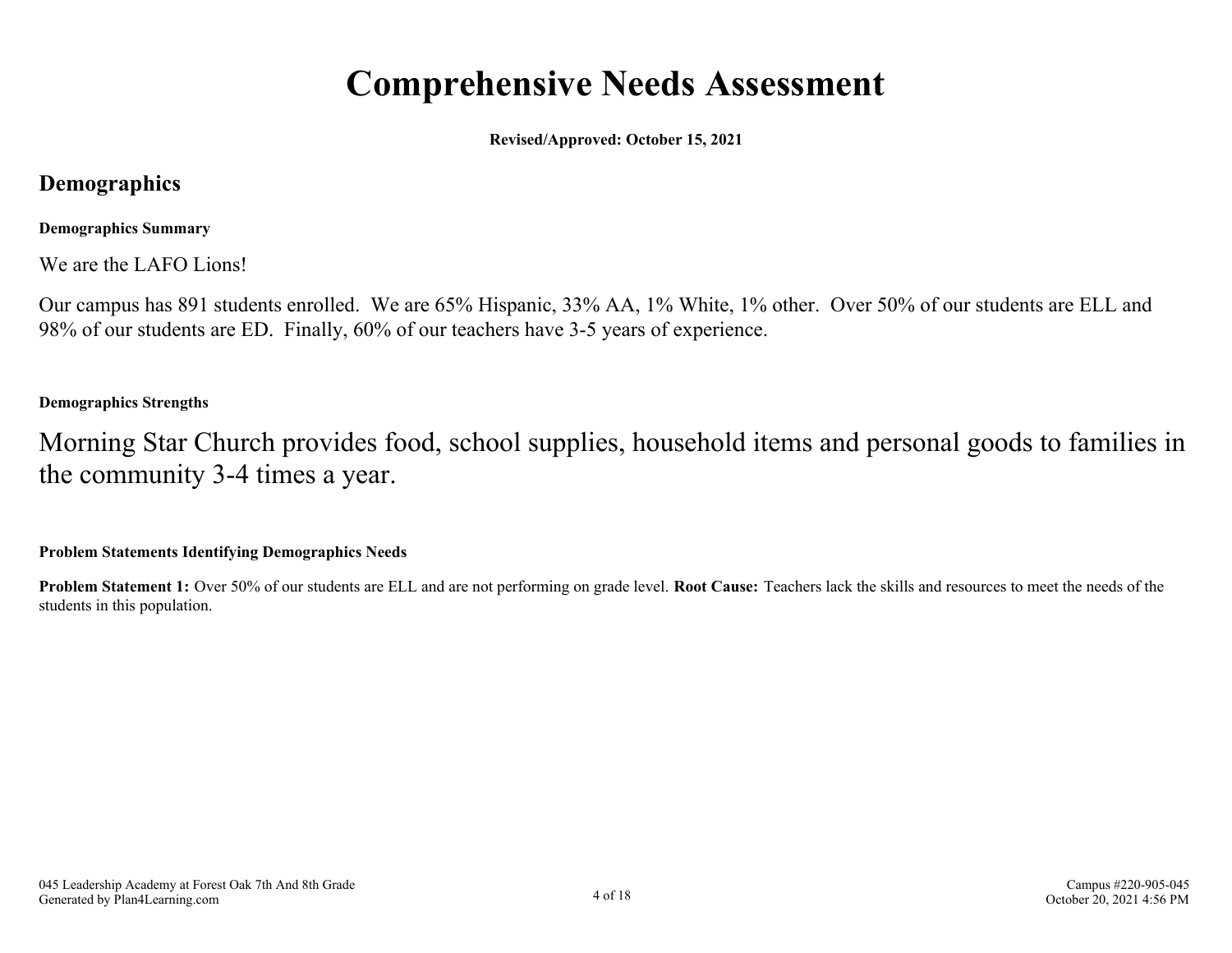### <span id="page-4-0"></span>**Student Learning**

**Student Learning Summary**

Three of 7th grade ELL met standard on the 2020-2021Math STAAR and 19% of 8the grade students met standard on the 2020-2021 Math STAAR. Thierty percent of 7th grade ELL met standard on the 2020-2021 Reading STAAR, and 21% of 8th grade ELL met standard on the 2020-2021 Reading STARR

**Student Learning Strengths**

Fifty-eight percent of 7th grade ELL scored at approaches on the 2020-2021 Reading STAAR and 46% of 8th grade ELL scored at approached on the 2020-2021 Reading STAAR.

**Problem Statements Identifying Student Learning Needs**

**Problem Statement 1:** Low number of ELL students improved on TELPAS **Root Cause:** 17% of ELL students progressed at least 1 level on TELPAS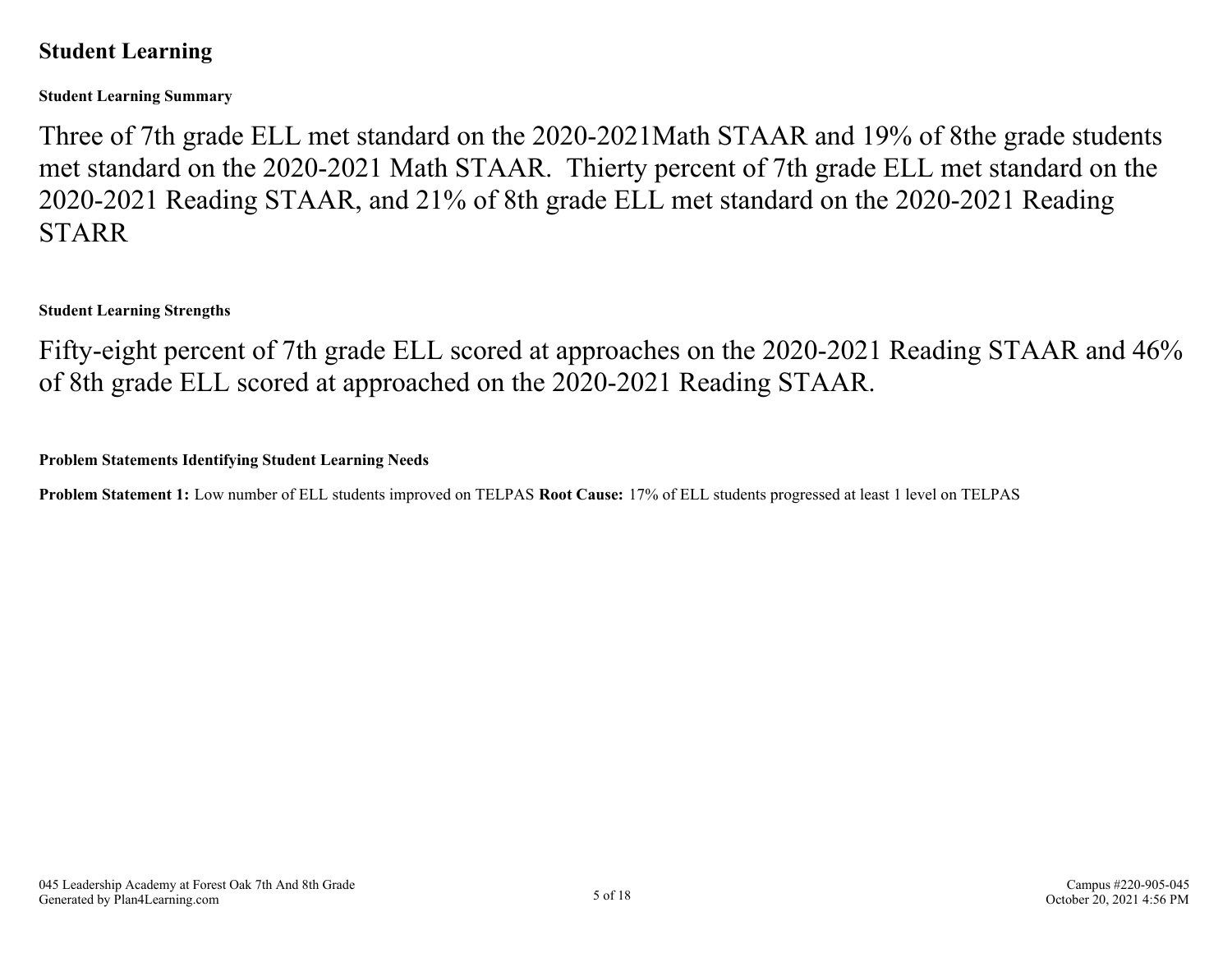### <span id="page-5-0"></span>**School Processes & Programs**

**School Processes & Programs Summary**

We have an Instructional Coach and Master Teacher for each content to provide support and immediate feedback to teachers in the areas of Classroom Enviornment, Planning and Instruction.

**School Processes & Programs Strengths**

Instructional Coaches and Master Teachers collaborate with teachers weekly to observe and share best practice for teacher and student growth.

**Problem Statements Identifying School Processes & Programs Needs**

**Problem Statement 1:** Lack of teacher capaicty **Root Cause:** Large number of new teahers to the campus or to the teaching profession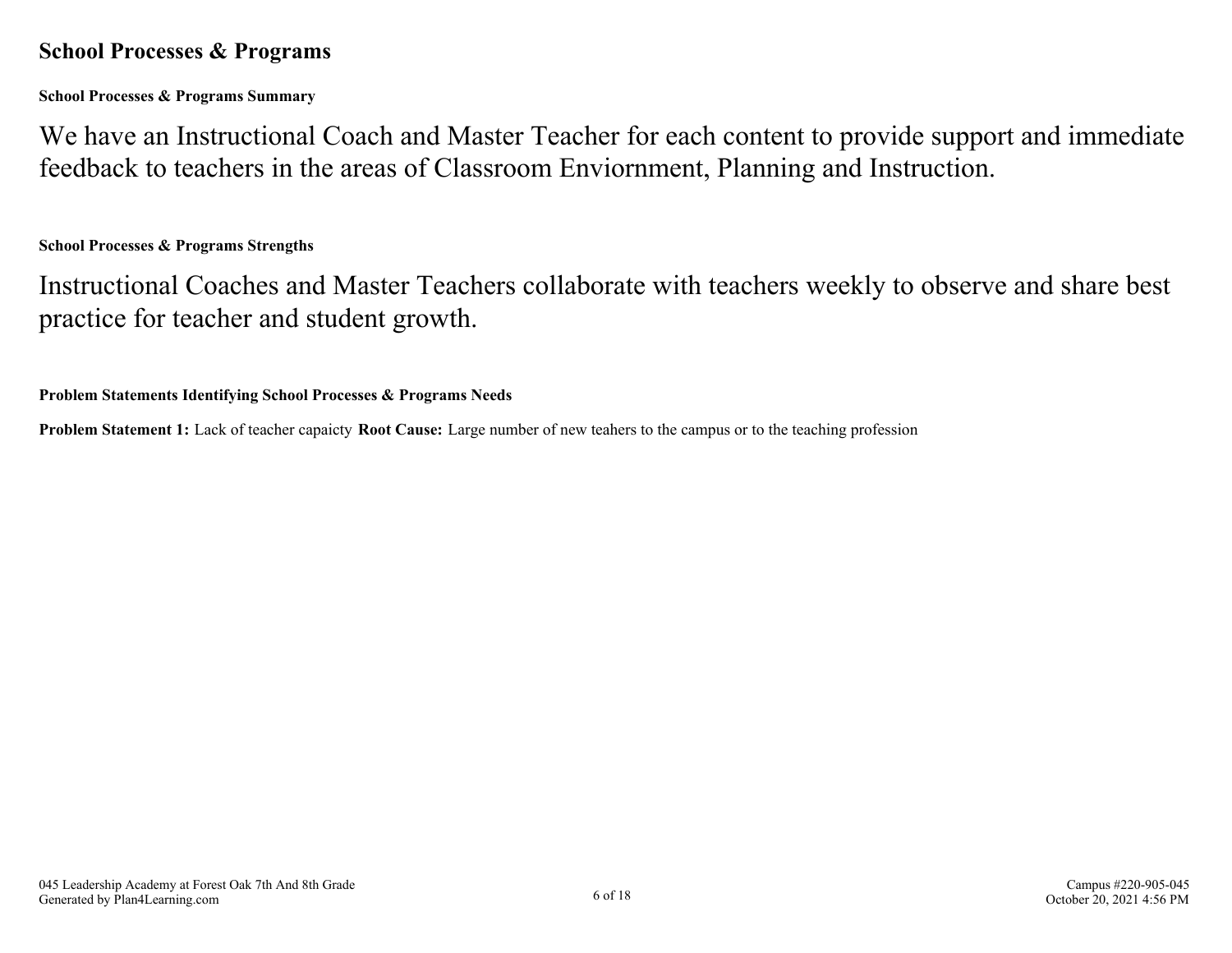### <span id="page-6-0"></span>**Perceptions**

**Perceptions Summary**

Due to COVID 19 40% of our students were virtual. This hindered their abiltiy to receive social and emotional support from out Student Support Team.

### **Perceptions Strengths**

60% of out students were in person to recieve social and emotional support from out Student Support Team during the pandemic.

#### **Problem Statements Identifying Perceptions Needs**

**Problem Statement 1:** Student discipline has increased in both grade levels **Root Cause:** 40% of students were virtual due to COVID 19 which hindered social and emotional development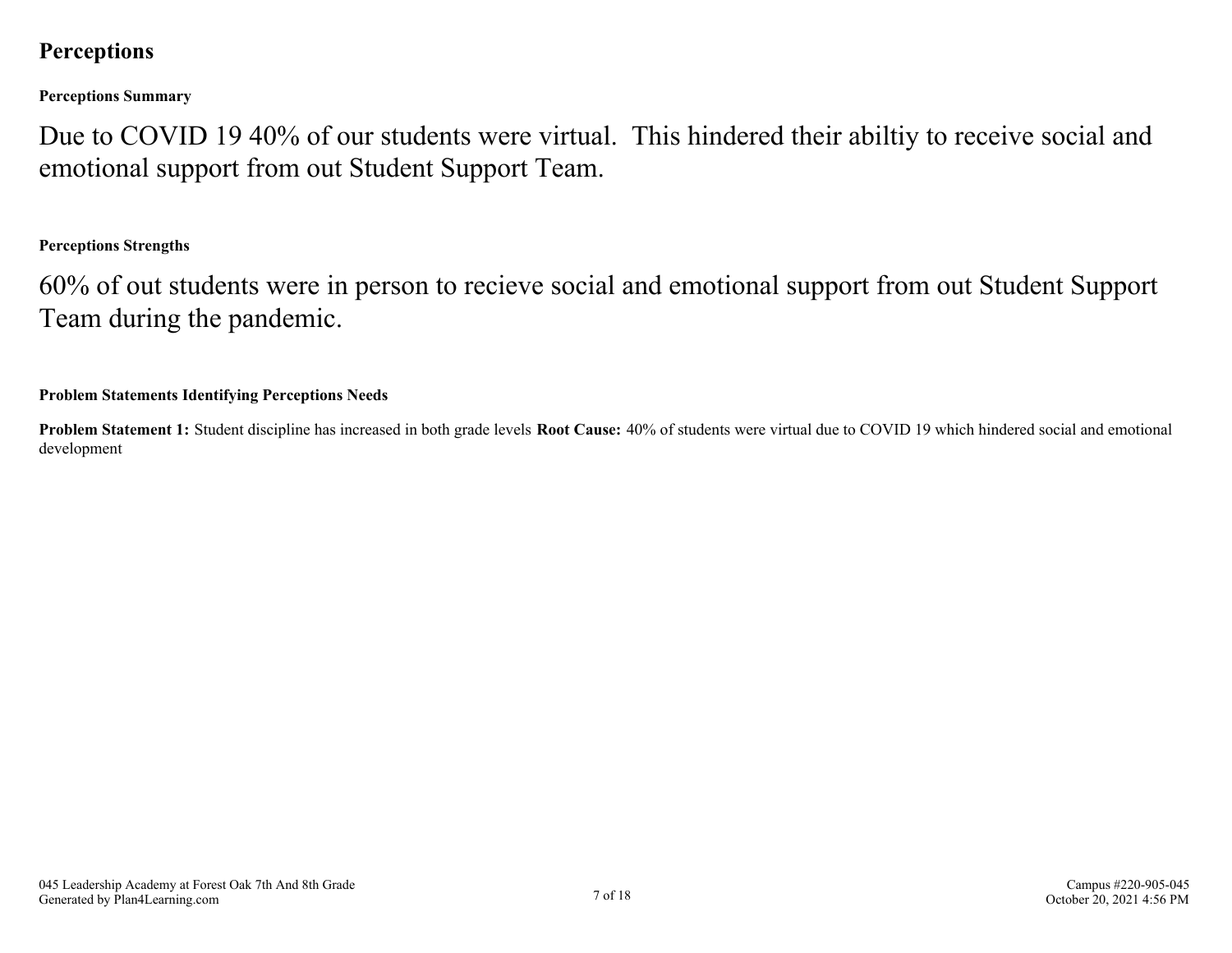### <span id="page-7-0"></span>**Priority Problem Statements**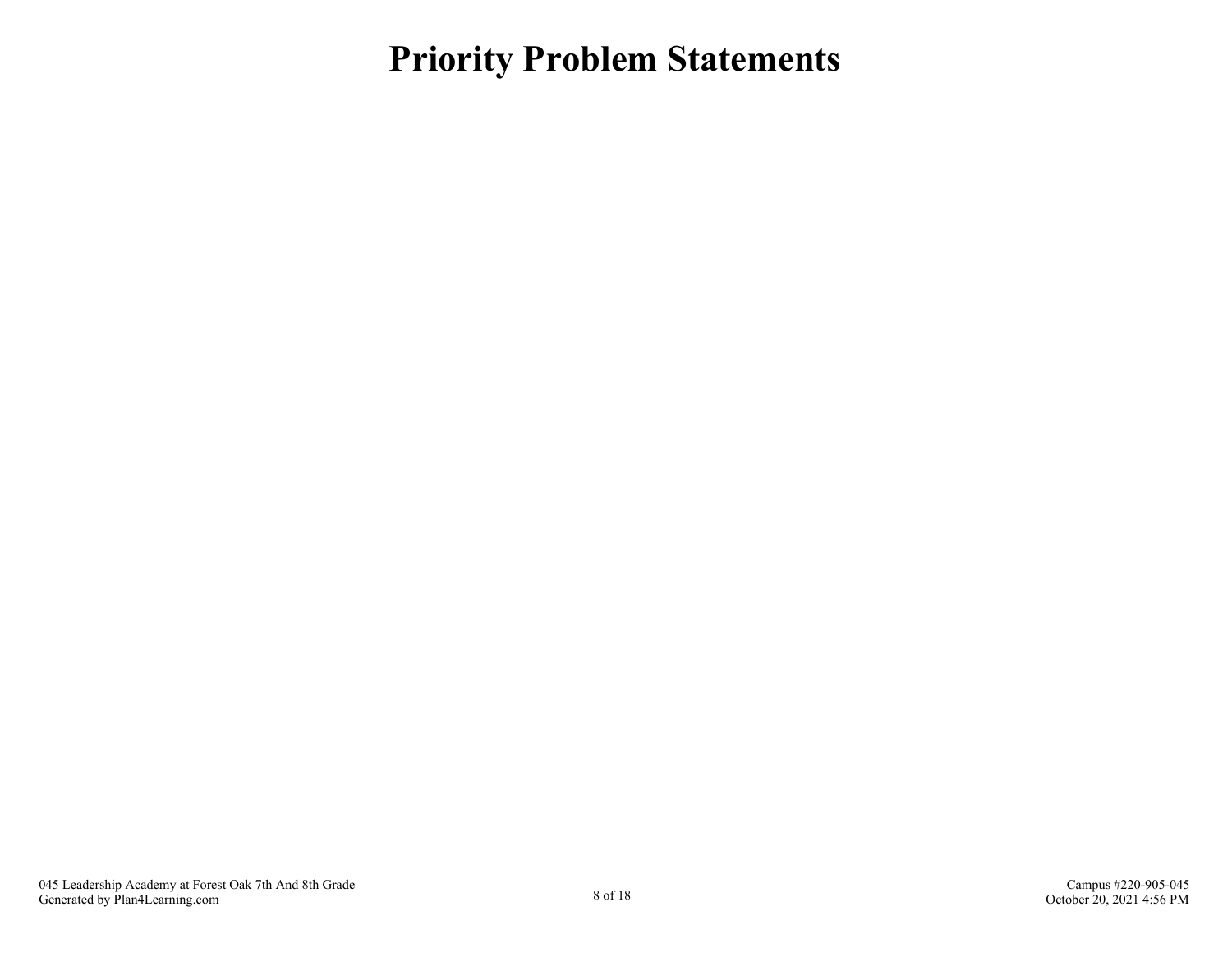## **Comprehensive Needs Assessment Data Documentation**

<span id="page-8-0"></span>The following data were used to verify the comprehensive needs assessment analysis:

#### **Improvement Planning Data**

- Performance Objectives with summative review (prior year)
- Covid-19 Factors and/or waivers

#### **Accountability Data**

- Student Achievement Domain
- Domain 1 Student Achievement
- Student Progress Domain
- Domain 2 Student Progress
- Closing the Gaps Domain
- Domain 3 Closing the Gaps

#### **Student Data: Assessments**

- (STAAR) current and longitudinal results, including all versions
- State of Texas Assessments of Academic Readiness (STAAR) current and longitudinal results, including all versions
- Texas English Language Proficiency Assessment System (TELPAS) and TELPAS Alternate results

#### **Student Data: Student Groups**

- Race and ethnicity data, including number of students, academic achievement, discipline, attendance, and progress
- Economically Disadvantaged / Non-economically disadvantaged performance, progress, and participation data
- EL/non-EL or LEP data, including academic achievement, progress, support and accommodation needs, race, ethnicity, gender, etc.

#### **Student Data: Behavior and Other Indicators**

- Attendance data
- Discipline records
- Enrollment trends

#### **Support Systems and Other Data**

- Organizational structure data
- Processes and procedures for teaching and learning, including program implementation
- Study of best practices
- Other additional data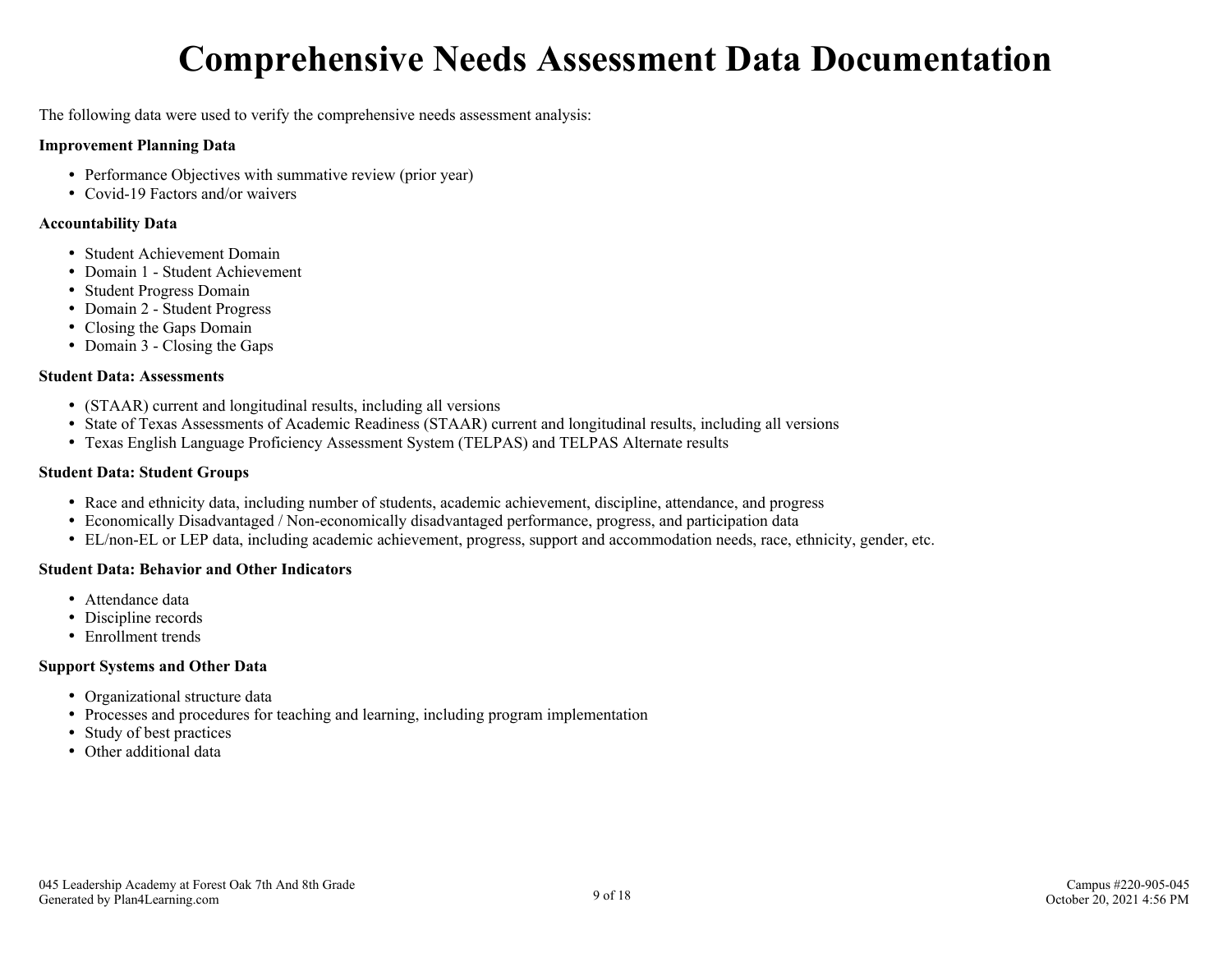## **Goals**

<span id="page-9-0"></span>**Goal 1:** Early Literacy

Increase the percentage of 3rd grade students who score at meets grade level or above on STAAR Reading from 34% to 47% by August 2024.

**Performance Objective 1:** By June of 2021, 60% of students in grades 7th and 8th will meet or exceed growth target as measured by MAP Growth Adaptive Assessment from EOY to BOY.

**Targeted or ESF High Priority**

**HB3 Goal**

**Evaluation Data Sources:** STAAR

| <b>Strategy 1 Details</b>                                                                                                                                                                                                                                                             |                  | <b>Reviews</b> |     |                  |
|---------------------------------------------------------------------------------------------------------------------------------------------------------------------------------------------------------------------------------------------------------------------------------------|------------------|----------------|-----|------------------|
| Strategy 1: All teacher lesson plans submitted, will include instructional practices, activities, and assessments that will                                                                                                                                                           | <b>Formative</b> |                |     | <b>Summative</b> |
| be aligned to the rigor of the standard. In addition the campus leadership team will review and provide feedback weekly<br>to ensure alignment is present.                                                                                                                            | <b>Nov</b>       | Jan            | Mar | June             |
| <b>Strategy's Expected Result/Impact:</b> The established monitoring practices will lead to 90% of teachers<br>demonstrating alignment from the lesson objective to the activities to the assessment.                                                                                 |                  |                |     |                  |
| Staff Responsible for Monitoring: Admin and Leadership Team                                                                                                                                                                                                                           |                  |                |     |                  |
| Title I Schoolwide Elements: 2.4, 2.5, 2.6 - TEA Priorities: Build a foundation of reading and math - ESF<br>Levers: Lever 5: Effective Instruction                                                                                                                                   |                  |                |     |                  |
| <b>Funding Sources:</b> - Title I (211) - 211-11-6119-04N-045-30-510-000000-22F10 - \$58,483, - Title I (211)<br>$-211-13-6119-04N-045-30-510-000000-22F10-$72,001, -Title I (211) -$<br>211-13-6119-04N-045-30-510-000000-22F10 - \$75,448                                           |                  |                |     |                  |
| <b>Strategy 2 Details</b>                                                                                                                                                                                                                                                             | <b>Reviews</b>   |                |     |                  |
| <b>Strategy 2:</b> Teachers will engage in PD on providing students with exemplars to establish clear expectations of student                                                                                                                                                         | Formative        |                |     | <b>Summative</b> |
| mastery.                                                                                                                                                                                                                                                                              | <b>Nov</b>       | Jan            | Mar | June             |
| <b>Strategy's Expected Result/Impact:</b> The established practice will lead to 90% of teachers demonstrating<br>alignment from curriculum, activites and assessments.                                                                                                                |                  |                |     |                  |
| <b>Staff Responsible for Monitoring: Admin and Leadership Teams</b>                                                                                                                                                                                                                   |                  |                |     |                  |
| Title I Schoolwide Elements: 2.4, 2.5, 2.6 - TEA Priorities: Build a foundation of reading and math - ESF<br>Levers: Lever 1: Strong School Leadership and Planning, Lever 2: Effective, Well-Supported Teachers,<br>Lever 4: High-Quality Curriculum, Lever 5: Effective Instruction |                  |                |     |                  |
| <b>Funding Sources:</b> - Title I (211) - 211-11-6129-04N-045-30-510-000000-22F10 - \$27,734, General<br>Supplies - Title I (211) - 211-11-6399-04N-045-30-510-000000-22F10 - \$24,949                                                                                                |                  |                |     |                  |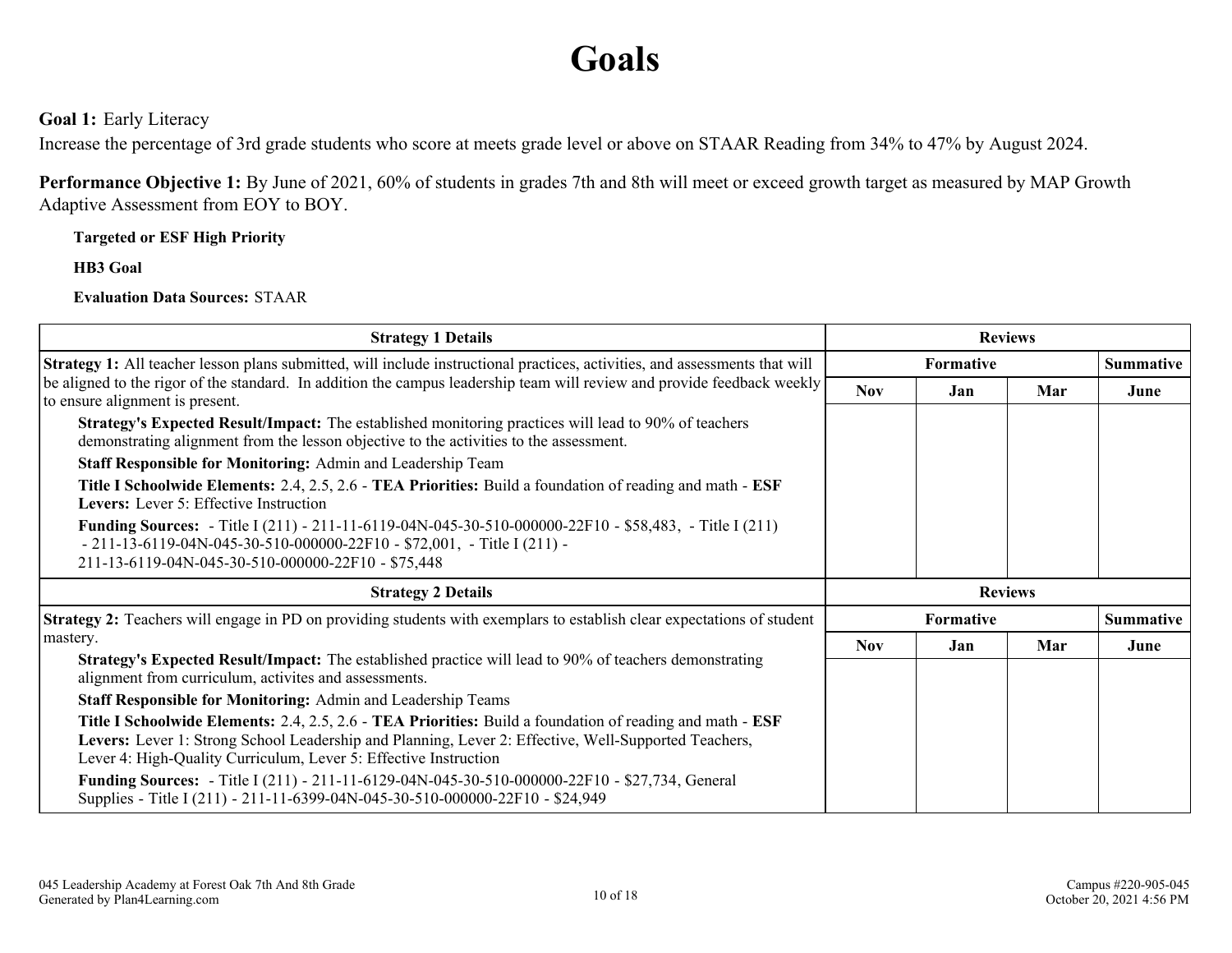| <b>Strategy 3 Details</b>                                                                                                                                                                                                                           |            |             | <b>Reviews</b> |                  |  |  |
|-----------------------------------------------------------------------------------------------------------------------------------------------------------------------------------------------------------------------------------------------------|------------|-------------|----------------|------------------|--|--|
| <b>Strategy 3:</b> Campus growth walks to gather data on evidence of established best practices identified by the campous.                                                                                                                          |            | Formative   |                | <b>Summative</b> |  |  |
| Strategy's Expected Result/Impact: The established monitoring practices will lead to 90% of teachers<br>demonstrating alignment from objectives to lesson plans,<br>Staff Responsible for Monitoring: Admin and Leadership Teams                    | <b>Nov</b> | Jan         | Mar            | June             |  |  |
| Title I Schoolwide Elements: 2.4, 2.5, 2.6 - TEA Priorities: Build a foundation of reading and math - ESF<br>Levers: Lever 1: Strong School Leadership and Planning, Lever 2: Effective, Well-Supported Teachers,<br>Lever 5: Effective Instruction |            |             |                |                  |  |  |
| <b>Funding Sources: TA Salary - \$27,000</b>                                                                                                                                                                                                        |            |             |                |                  |  |  |
| <b>Strategy 4 Details</b>                                                                                                                                                                                                                           |            |             | <b>Reviews</b> |                  |  |  |
| <b>Strategy 4:</b> The campus will utilize the Master Teacher model to serve as the lead teacher with exemplar lessons to                                                                                                                           |            | Formative   |                | <b>Summative</b> |  |  |
| build capacity among colleagues.                                                                                                                                                                                                                    | <b>Nov</b> | Jan         | Mar            | June             |  |  |
| Strategy's Expected Result/Impact: The practice will lead to 90% of teachers utilizing exemplar lessons<br>from master teachers                                                                                                                     |            |             |                |                  |  |  |
| <b>Staff Responsible for Monitoring: Admin and Leadership Teams</b>                                                                                                                                                                                 |            |             |                |                  |  |  |
| Title I Schoolwide Elements: 2.4, 2.5, 2.6 - TEA Priorities: Build a foundation of reading and math - ESF<br>Levers: Lever 1: Strong School Leadership and Planning, Lever 2: Effective, Well-Supported Teachers,<br>Lever 5: Effective Instruction |            |             |                |                  |  |  |
| Funding Sources: General Supplies - \$32,516                                                                                                                                                                                                        |            |             |                |                  |  |  |
| <b>Strategy 5 Details</b>                                                                                                                                                                                                                           |            |             | <b>Reviews</b> |                  |  |  |
| Strategy 5: Teachers will participate in data meetings by instructional coaches to help lead the data meetings utilizing                                                                                                                            |            | Formative   |                | <b>Summative</b> |  |  |
| the DDI framework.                                                                                                                                                                                                                                  | <b>Nov</b> | Jan         | Mar            | June             |  |  |
| Strategy's Expected Result/Impact: 90% of teachers will begin using the data practices while planning for<br>assessments during the backwards planning process.                                                                                     |            |             |                |                  |  |  |
| Staff Responsible for Monitoring: Admin and Leadership Teams                                                                                                                                                                                        |            |             |                |                  |  |  |
| Title I Schoolwide Elements: 2.4, 2.5, 2.6 - TEA Priorities: Build a foundation of reading and math - ESF<br>Levers: Lever 1: Strong School Leadership and Planning, Lever 5: Effective Instruction                                                 |            |             |                |                  |  |  |
| Funding Sources: General Supplies - \$20,000                                                                                                                                                                                                        |            |             |                |                  |  |  |
| 100%<br>Continue/Modify<br>Accomplished<br>0%<br>No Progress                                                                                                                                                                                        |            | Discontinue |                |                  |  |  |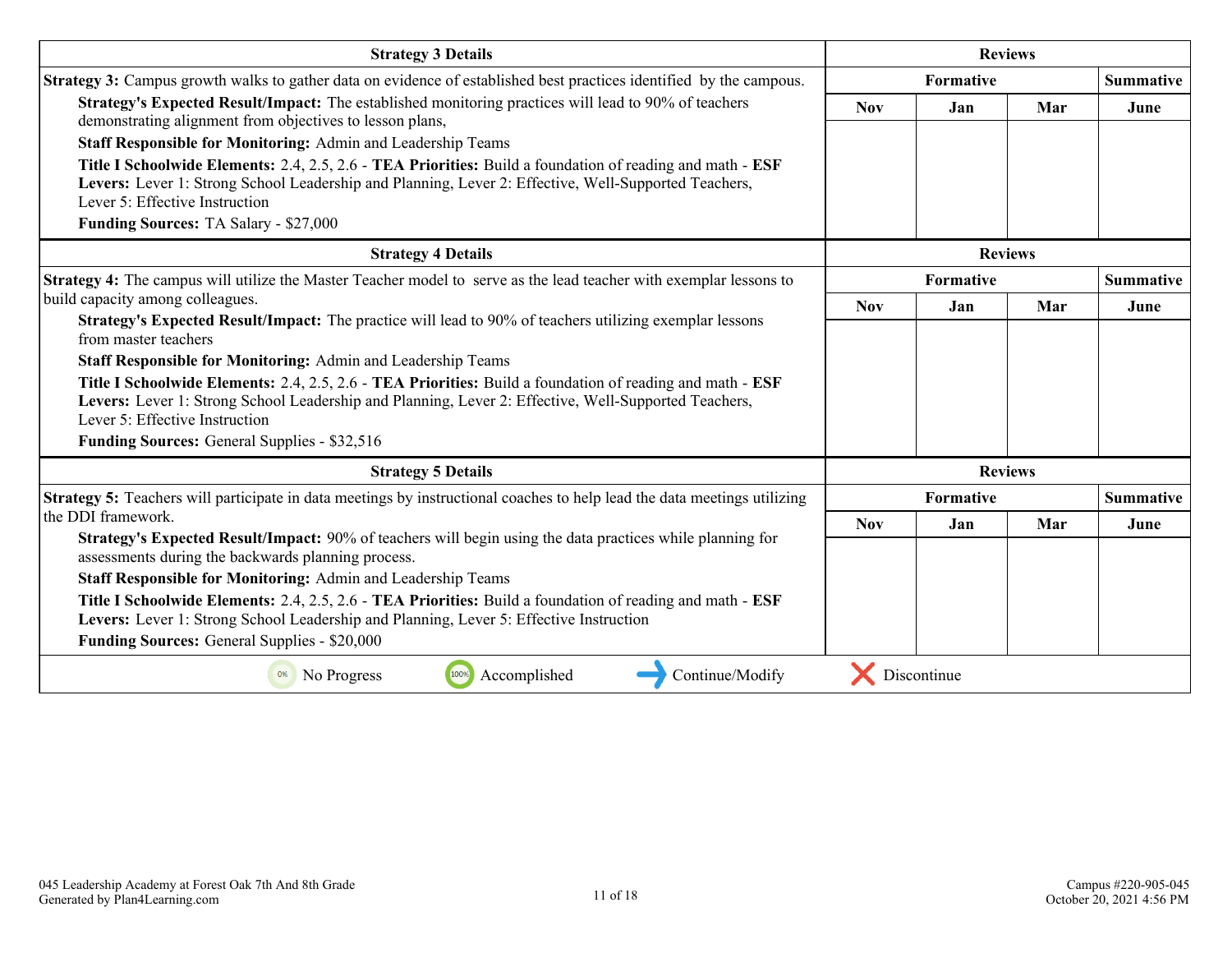#### <span id="page-11-0"></span>**Goal 2:** Early Math

Increase the percentage of 3rd grade students who score at meets grade level or above on STAAR Mathematics from 34% to 45% by August 2024.

**Performance Objective 1:** By June of 2021, 60% of students in grades 7th-8th will meet or exceed growth target as measured by MAP Growth Adaptive Assessment from BOY to EOY.

**Targeted or ESF High Priority**

**HB3 Goal**

**Evaluation Data Sources:** STAAR

| <b>Strategy 1 Details</b>                                                                                                                                                                                                                                                             |            |           | <b>Reviews</b> |                  |
|---------------------------------------------------------------------------------------------------------------------------------------------------------------------------------------------------------------------------------------------------------------------------------------|------------|-----------|----------------|------------------|
| Strategy 1: All teacher lesson plans submitted, will include instructional practices, activities, and assessments that will<br>Formative                                                                                                                                              |            |           |                | <b>Summative</b> |
| be aligned to the rigor of the standard. In addition the campus leadership team will review and provide feedback weekly<br>to ensure alignment is present.                                                                                                                            | <b>Nov</b> | Jan       | Mar            | June             |
| Strategy's Expected Result/Impact: Establish monitoring practices will lead to 90% of techers<br>demonstrating alignment from the lesson objective to the activities to the assessment.                                                                                               |            |           |                |                  |
| Staff Responsible for Monitoring: Admin and Leadership Team                                                                                                                                                                                                                           |            |           |                |                  |
| Title I Schoolwide Elements: 2.4, 2.5, 2.6 - TEA Priorities: Build a foundation of reading and math - ESF<br>Levers: Lever 5: Effective Instruction                                                                                                                                   |            |           |                |                  |
| <b>Strategy 2 Details</b>                                                                                                                                                                                                                                                             |            |           | <b>Reviews</b> |                  |
| Strategy 2: Campus growth walks conducted to gather data on evidence of established best practices as identified by                                                                                                                                                                   | Formative  |           |                | <b>Summative</b> |
| the campus.                                                                                                                                                                                                                                                                           | <b>Nov</b> | Jan       | Mar            | June             |
| Strategy's Expected Result/Impact: Establish monitoring practices will lead to 90% of teachers<br>demonstrating alignment from objective to lesson plan                                                                                                                               |            |           |                |                  |
| Staff Responsible for Monitoring: Admin and Leadership Team                                                                                                                                                                                                                           |            |           |                |                  |
| Title I Schoolwide Elements: 2.4, 2.5, 2.6 - TEA Priorities: Build a foundation of reading and math - ESF<br>Levers: Lever 1: Strong School Leadership and Planning, Lever 2: Effective, Well-Supported Teachers,<br>Lever 5: Effective Instruction                                   |            |           |                |                  |
| Funding Sources: Math Manipulatives - \$32,516                                                                                                                                                                                                                                        |            |           |                |                  |
| <b>Strategy 3 Details</b>                                                                                                                                                                                                                                                             |            |           | <b>Reviews</b> |                  |
| Strategy 3: Teachers will engage in PD on lesson alignment to ensure daily alignment with the curriculum, activities,                                                                                                                                                                 |            | Formative |                | <b>Summative</b> |
| and assessments.                                                                                                                                                                                                                                                                      | <b>Nov</b> | Jan       | Mar            | June             |
| Strategy's Expected Result/Impact: The established practice will lead to 90% of teachers demonstrating<br>alignment from curriculum, activities and assessments                                                                                                                       |            |           |                |                  |
| Staff Responsible for Monitoring: Admin and Leadership Team                                                                                                                                                                                                                           |            |           |                |                  |
| Title I Schoolwide Elements: 2.4, 2.5, 2.6 - TEA Priorities: Build a foundation of reading and math - ESF<br>Levers: Lever 1: Strong School Leadership and Planning, Lever 2: Effective, Well-Supported Teachers,<br>Lever 4: High-Quality Curriculum, Lever 5: Effective Instruction |            |           |                |                  |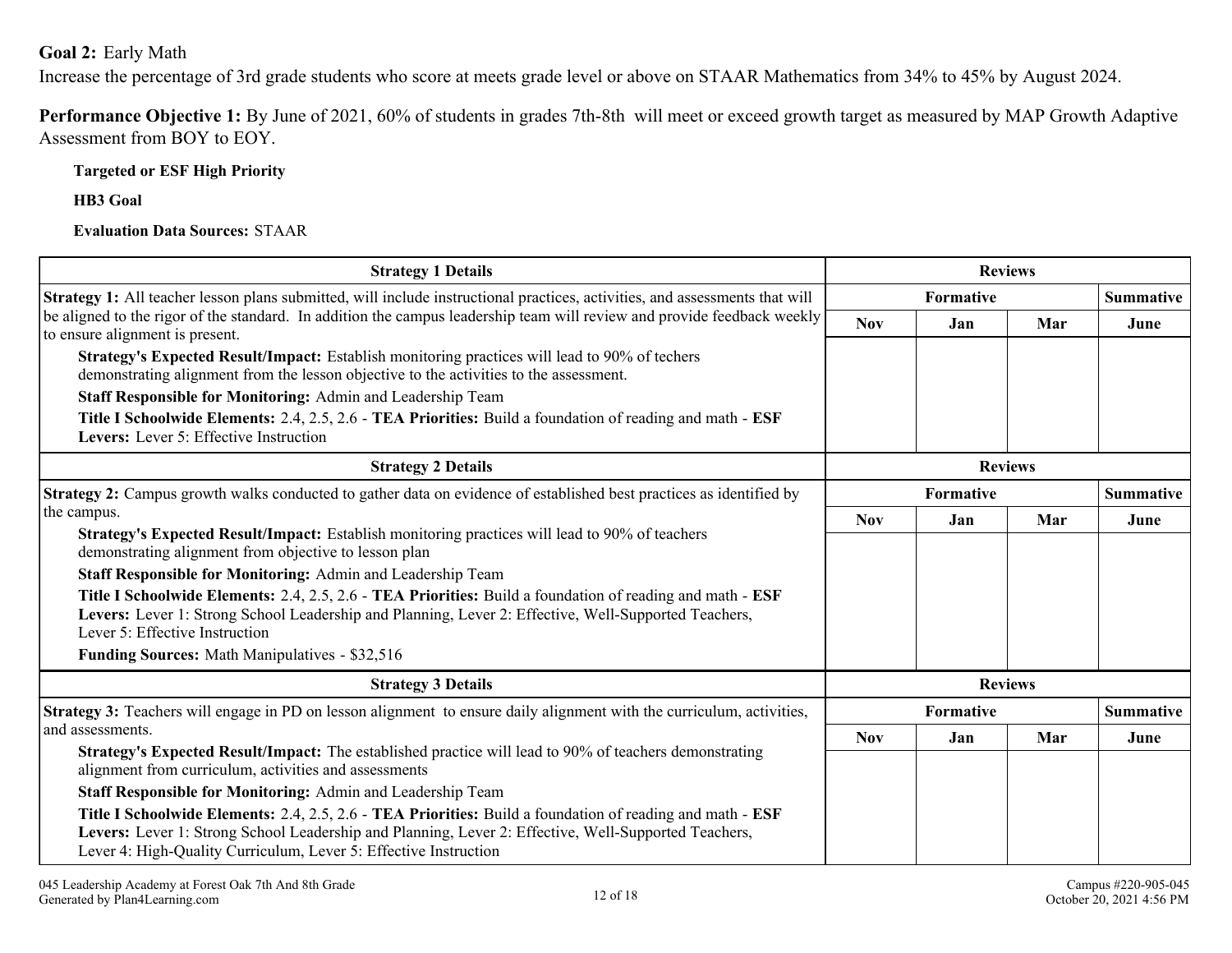| <b>Strategy 4 Details</b>                                                                                                                                                                                                                                                                                                                                                                                                                                                                                                                                                                 |                  |             | <b>Reviews</b> |                  |
|-------------------------------------------------------------------------------------------------------------------------------------------------------------------------------------------------------------------------------------------------------------------------------------------------------------------------------------------------------------------------------------------------------------------------------------------------------------------------------------------------------------------------------------------------------------------------------------------|------------------|-------------|----------------|------------------|
| <b>Strategy 4:</b> Teachers will participate in data meetings led by instructional coaches who were trained by Bambrick on                                                                                                                                                                                                                                                                                                                                                                                                                                                                | <b>Formative</b> |             |                | <b>Summative</b> |
| DDI model to help lead the data meetings utilizing the DDI framework.<br>Strategy's Expected Result/Impact: 90% of teachers will begin using data practices while planning for<br>assessments during the backwards planning process.<br><b>Staff Responsible for Monitoring: Admin and Leadership Team</b><br>Title I Schoolwide Elements: 2.4, 2.5, 2.6, 3.1, 3.2 - TEA Priorities: Build a foundation of reading and<br>math - ESF Levers: Lever 1: Strong School Leadership and Planning, Lever 5: Effective Instruction<br><b>Funding Sources: Salary for Data Analyst - \$75,448</b> | Nov.             | Jan         | Mar            | June             |
| <b>Strategy 5 Details</b>                                                                                                                                                                                                                                                                                                                                                                                                                                                                                                                                                                 |                  |             | <b>Reviews</b> |                  |
| <b>Strategy 5:</b> The campus will be utilizing the Master Teacher model to be serving as the lead teacher with exemplar                                                                                                                                                                                                                                                                                                                                                                                                                                                                  | <b>Formative</b> |             |                | <b>Summative</b> |
| lessons for the grade levels. Also campus instructional coaches will provide support to master teachers and novice<br>teachers as well. capacity among colleagues                                                                                                                                                                                                                                                                                                                                                                                                                         | <b>Nov</b>       | Jan         | Mar            | June             |
| <b>Strategy's Expected Result/Impact:</b> This practice will lead to 90% of teachers utilizing exemplar lesson<br>from Master Teachers.<br><b>Staff Responsible for Monitoring: Admin and Leadership Team</b>                                                                                                                                                                                                                                                                                                                                                                             |                  |             |                |                  |
| <b>Title I Schoolwide Elements:</b> 2.4, 2.5, 2.6, 3.2 - TEA Priorities: Build a foundation of reading and math -<br><b>ESF Levers:</b> Lever 1: Strong School Leadership and Planning, Lever 2: Effective, Well-Supported Teachers,<br>Lever 5: Effective Instruction                                                                                                                                                                                                                                                                                                                    |                  |             |                |                  |
| Accomplished<br>Continue/Modify<br>No Progress<br>100%<br>0%                                                                                                                                                                                                                                                                                                                                                                                                                                                                                                                              |                  | Discontinue |                |                  |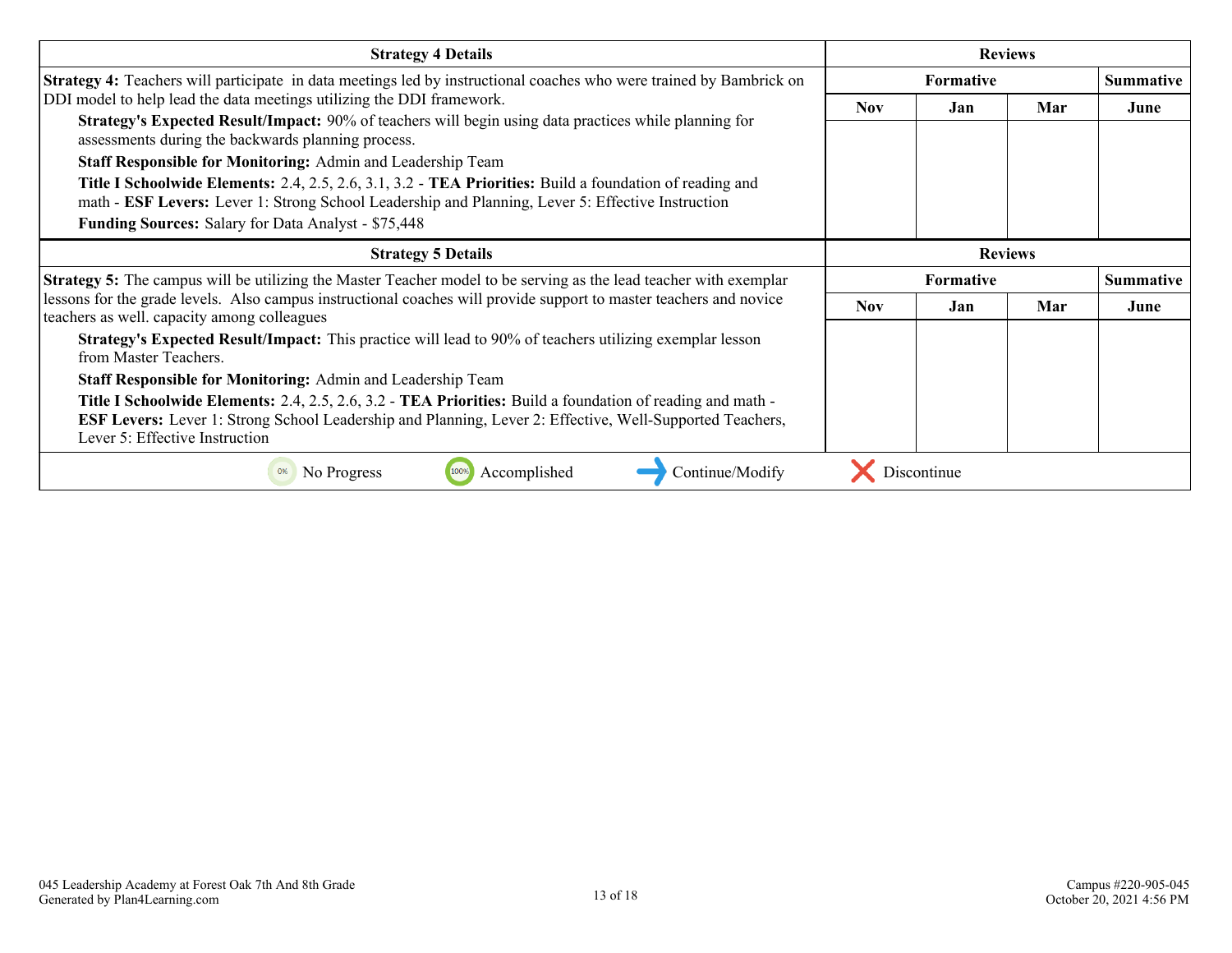### <span id="page-13-0"></span>**Goal 3:** CCMR

Increase the percentage of students graduating with a CCMR indicator from 43% to 48% by June 2024.

**Performance Objective 1:** By June of 2021, 10% of students will be at the Masters Level in Reading as measured by end of year STAAR.

#### **Targeted or ESF High Priority**

**HB3 Goal**

**Evaluation Data Sources:** STAAR

| <b>Strategy 1 Details</b>                                                                                                                                                                                                                                                             |                  |           | <b>Reviews</b> |                  |  |  |
|---------------------------------------------------------------------------------------------------------------------------------------------------------------------------------------------------------------------------------------------------------------------------------------|------------------|-----------|----------------|------------------|--|--|
| Strategy 1: All teacher lesson plans submitted, will include instructional practices, activities, and assessments that will                                                                                                                                                           | <b>Formative</b> |           |                | <b>Summative</b> |  |  |
| be aligned to the rigor of the standard. In addition the campus leadership team will review and provide feedback weekly<br>to ensure alignment is present.                                                                                                                            | <b>Nov</b>       | Jan       | Mar            | June             |  |  |
| Strategy's Expected Result/Impact: Establish monitoring will lead to 90% of teachers will demonstrate<br>alignment from objectives to lesson plans.                                                                                                                                   |                  |           |                |                  |  |  |
| Staff Responsible for Monitoring: Admin and leadership team                                                                                                                                                                                                                           |                  |           |                |                  |  |  |
| TEA Priorities: Improve low-performing schools - ESF Levers: Lever 1: Strong School Leadership and<br>Planning, Lever 2: Effective, Well-Supported Teachers                                                                                                                           |                  |           |                |                  |  |  |
| <b>Strategy 2 Details</b>                                                                                                                                                                                                                                                             |                  |           | <b>Reviews</b> |                  |  |  |
| Strategy 2: Teachers will engae in PD on providing students with exemplars to establish clear expectations of student                                                                                                                                                                 |                  | Formative |                | <b>Summative</b> |  |  |
| mastery.<br>Strategy's Expected Result/Impact: Monitoring practices will lead to 90% of teachers utilizing exemplars<br>during instruction.                                                                                                                                           |                  | Jan       | Mar            | June             |  |  |
|                                                                                                                                                                                                                                                                                       |                  |           |                |                  |  |  |
| Staff Responsible for Monitoring: Admin and leadership team                                                                                                                                                                                                                           |                  |           |                |                  |  |  |
| Title I Schoolwide Elements: 2.4, 2.5, 2.6 - TEA Priorities: Build a foundation of reading and math - ESF<br>Levers: Lever 1: Strong School Leadership and Planning, Lever 2: Effective, Well-Supported Teachers,<br>Lever 4: High-Quality Curriculum, Lever 5: Effective Instruction |                  |           |                |                  |  |  |
| <b>Strategy 3 Details</b>                                                                                                                                                                                                                                                             |                  |           | <b>Reviews</b> |                  |  |  |
| Strategy 3: All students will be provided daily enrichment opportunities utilizing project based learning.                                                                                                                                                                            |                  | Formative |                | <b>Summative</b> |  |  |
| Strategy's Expected Result/Impact: Establish monitoring practices that lead to 10% of student performing<br>at the masters level on STAAR                                                                                                                                             |                  | Jan       | Mar            | June             |  |  |
| Staff Responsible for Monitoring: Admin and Leadership teams.                                                                                                                                                                                                                         |                  |           |                |                  |  |  |
| Title I Schoolwide Elements: 2.4, 2.5, 2.6, 3.2 - TEA Priorities: Build a foundation of reading and math -<br><b>ESF Levers:</b> Lever 1: Strong School Leadership and Planning, Lever 2: Effective, Well-Supported Teachers,<br>Lever 5: Effective Instruction                       |                  |           |                |                  |  |  |
| <b>Funding Sources:</b> Materials for PBL - \$26,133                                                                                                                                                                                                                                  |                  |           |                |                  |  |  |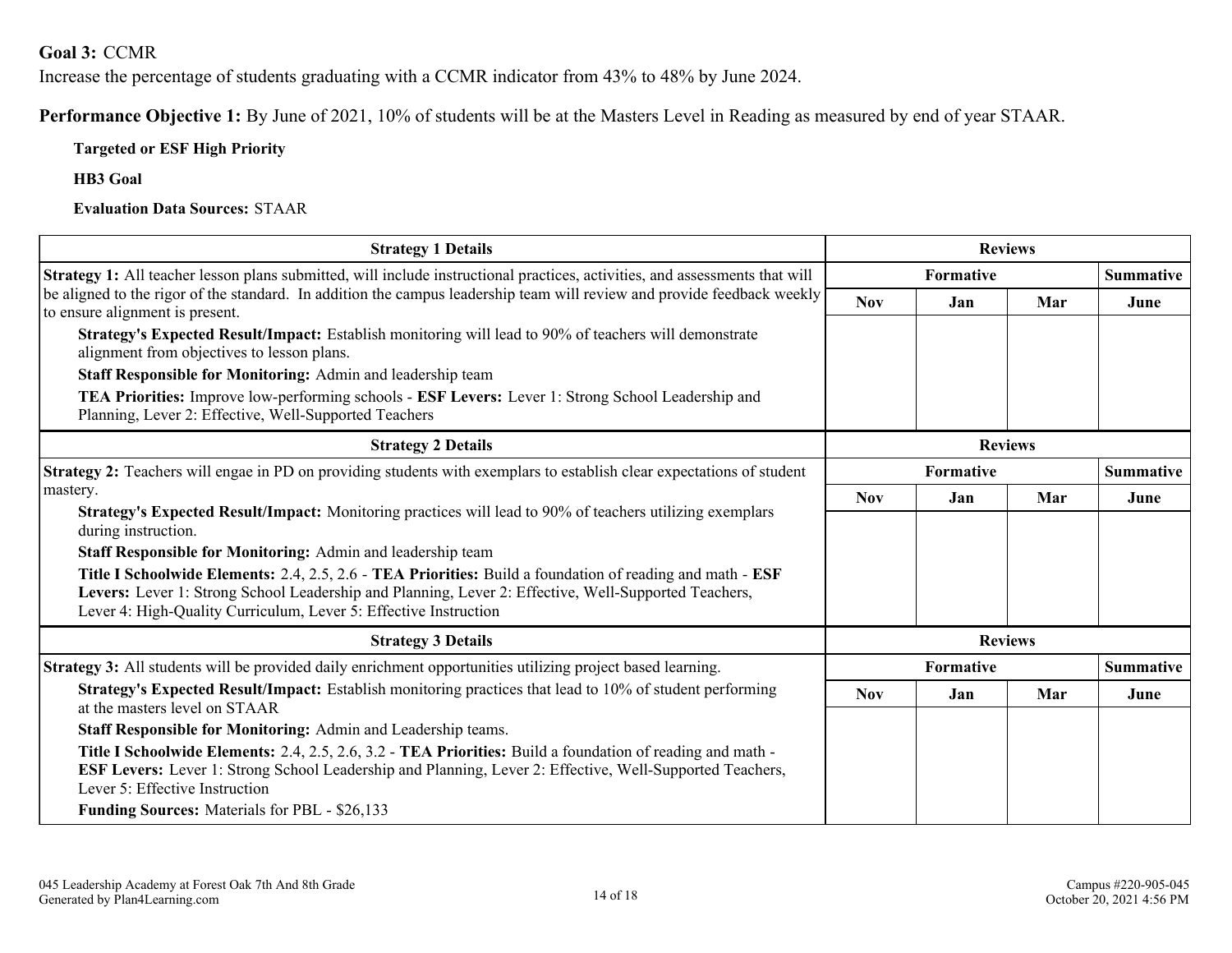| <b>Strategy 4 Details</b>                                                                                                                                                                                                                                |            |                  | <b>Reviews</b> |      |
|----------------------------------------------------------------------------------------------------------------------------------------------------------------------------------------------------------------------------------------------------------|------------|------------------|----------------|------|
| <b>Strategy 4:</b> The campus will be utilizing the Master Teacher model to be serving as the lead teachers with exemplar                                                                                                                                |            | <b>Summative</b> |                |      |
| lessons to build capacity among colleagues.                                                                                                                                                                                                              | <b>Nov</b> | Jan              | Mar            | June |
| Strategy's Expected Result/Impact: This practice will lead to 90% of teachers utilizing exemplars during<br>instruction.                                                                                                                                 |            |                  |                |      |
| Staff Responsible for Monitoring: Admin and Leadership Team                                                                                                                                                                                              |            |                  |                |      |
| Title I Schoolwide Elements: 2.4, 2.5, 2.6, 3.2 - TEA Priorities: Build a foundation of reading and math -<br>ESF Levers: Lever 1: Strong School Leadership and Planning, Lever 2: Effective, Well-Supported Teachers,<br>Lever 5: Effective Instruction |            |                  |                |      |
| <b>Funding Sources:</b> Instructional Coach - \$65,000                                                                                                                                                                                                   |            |                  |                |      |
| Continue/Modify<br>Accomplished<br>No Progress                                                                                                                                                                                                           |            | Discontinue      |                |      |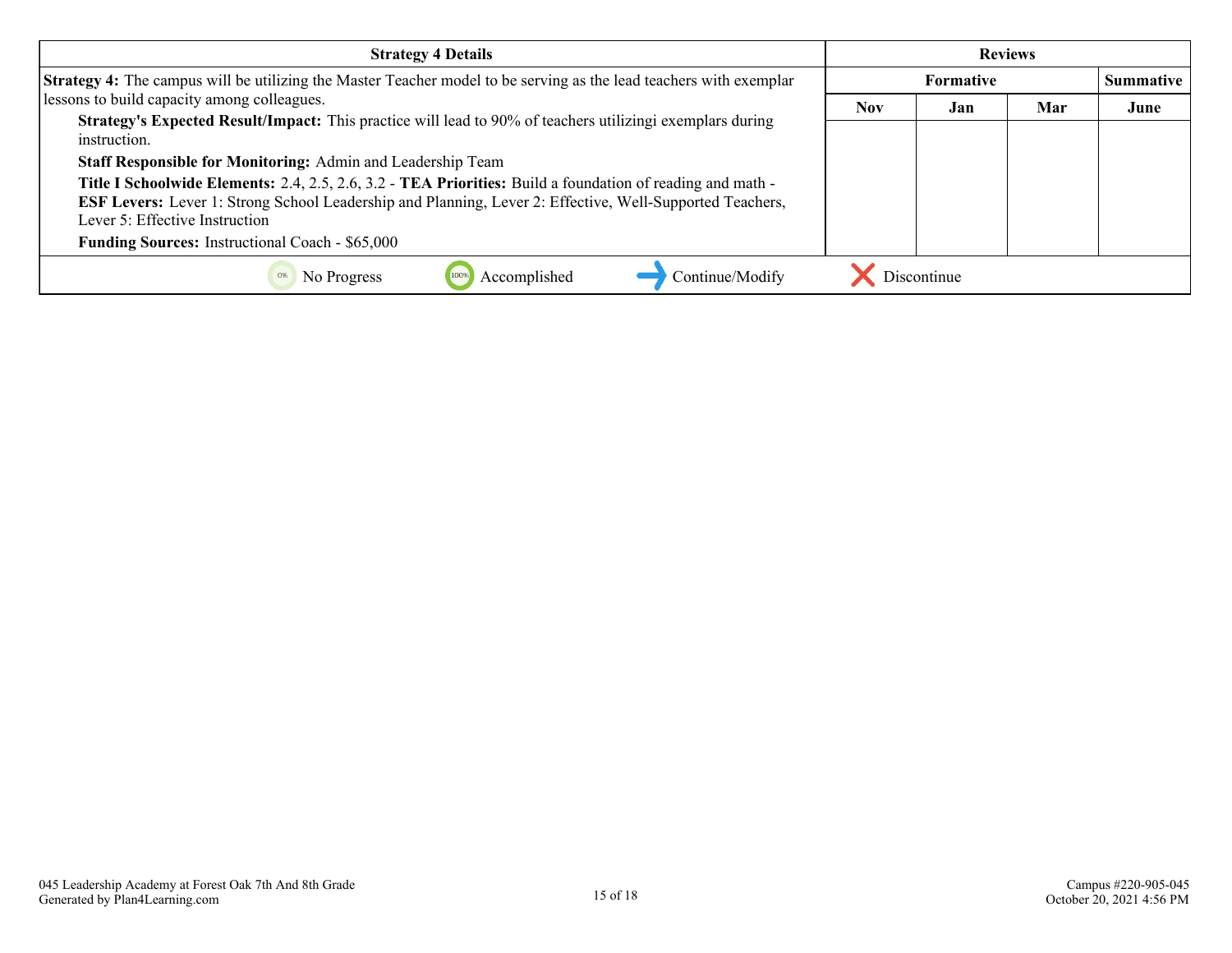<span id="page-15-0"></span>**Goal 4:** Learning Environment (based on the BOE constraints)

Ensure all students have access to a safe, supportive and culturally responsive learning environment.

**Performance Objective 1:** By June 2021 the number of social media followers will increase by 10% as measured by the number of school facebook and instagram page followers.

**Targeted or ESF High Priority**

**HB3 Goal**

**Evaluation Data Sources:** Facebook and Instagram

| <b>Strategy 1 Details</b>                                                                   |            | <b>Reviews</b>   |     |                  |
|---------------------------------------------------------------------------------------------|------------|------------------|-----|------------------|
| <b>Strategy 1:</b> Remind families to follow us on Facebook during call outs.               |            | <b>Formative</b> |     | <b>Summative</b> |
| Strategy's Expected Result/Impact: Increase facebook followers                              | <b>Nov</b> | Jan              | Mar | June             |
| <b>Staff Responsible for Monitoring: Administration</b>                                     |            |                  |     |                  |
| Title I Schoolwide Elements: 3.1, 3.2 - ESF Levers: Lever 3: Positive School Culture        |            |                  |     |                  |
| <b>Funding Sources:</b> - Title I (211) - 211-61-6399-04L-045-30-510-000000-22F10 - \$4,415 |            |                  |     |                  |
| Accomplished<br>Continue/Modify<br>No Progress                                              |            | Discontinue      |     |                  |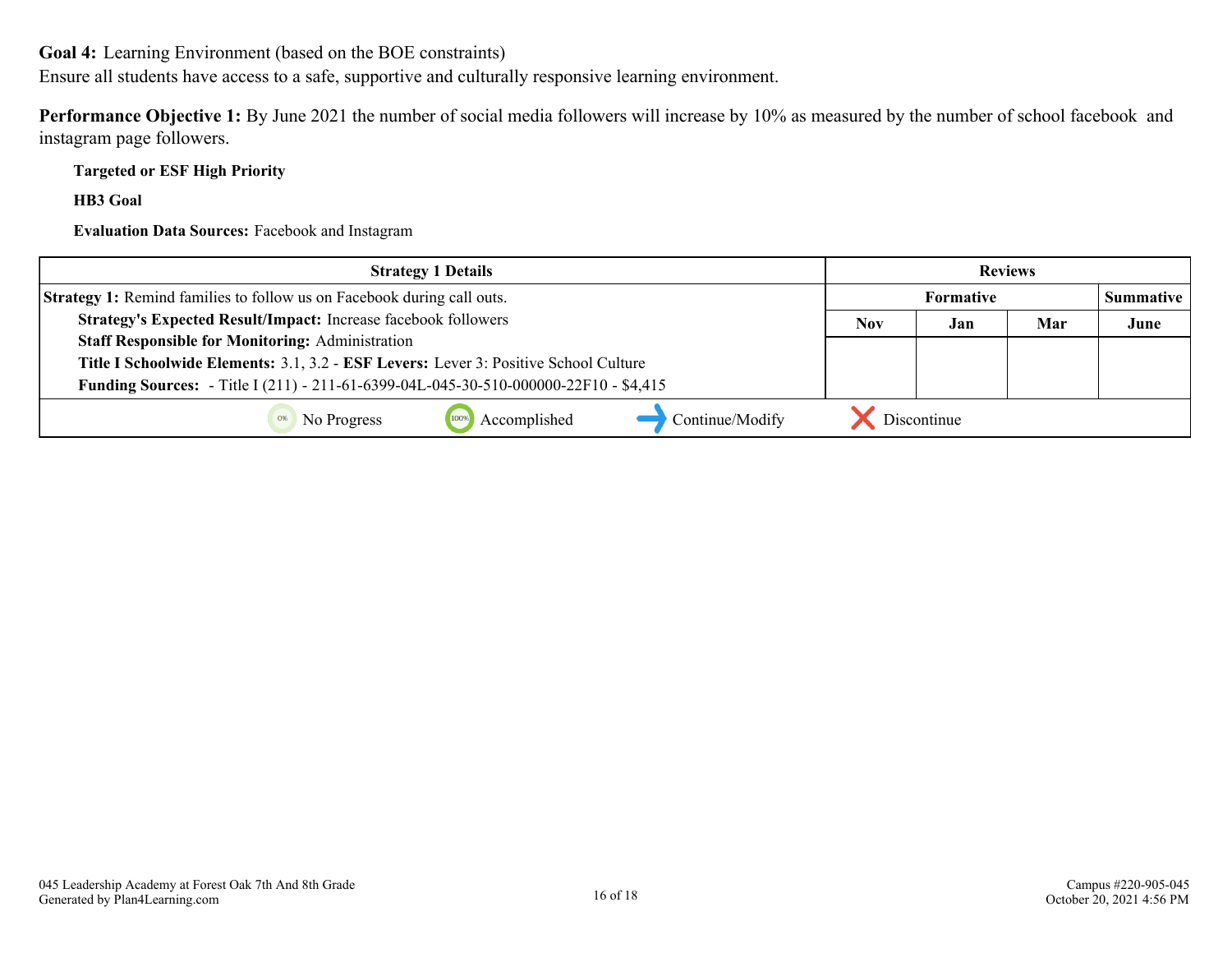# **Campus Funding Summary**

<span id="page-16-0"></span>

| Title I $(211)$                    |                         |                |                         |                                                    |                                                 |                     |                        |
|------------------------------------|-------------------------|----------------|-------------------------|----------------------------------------------------|-------------------------------------------------|---------------------|------------------------|
|                                    | Goal Objective Strategy |                | <b>Resources Needed</b> | <b>Description</b>                                 | <b>Account Code</b>                             |                     | Amount                 |
|                                    |                         |                |                         | Title I Teacher                                    | 211-11-6119-04N-045-30-510-000000-22F10         |                     | \$58,483.00            |
|                                    |                         |                |                         | <b>Instructional Coach</b>                         | 211-13-6119-04N-045-30-510-000000-22F10         |                     | \$72,001.00            |
|                                    |                         |                |                         | Data Analyst                                       | 211-13-6119-04N-045-30-510-000000-22F10         |                     | \$75,448.00            |
|                                    |                         | $\overline{2}$ |                         | <b>Teacher Assistant</b>                           | 211-11-6129-04N-045-30-510-000000-22F10         |                     | \$27,734.00            |
|                                    |                         | $\overline{2}$ | <b>General Supplies</b> | Supplies and materials for<br>instructional use    | 211-11-6399-04N-045-30-510-000000-22F10         |                     | \$24,949.00            |
| $\overline{4}$                     |                         |                |                         | Supplies and materials for<br>parental involvement | 211-61-6399-04L-045-30-510-000000-22F10         |                     | \$4,415.00             |
|                                    |                         |                |                         |                                                    |                                                 |                     | Sub-Total \$263,030.00 |
|                                    |                         |                |                         |                                                    | <b>Budgeted Fund Source Amount \$258,615.00</b> |                     |                        |
|                                    |                         |                |                         |                                                    |                                                 | +/- Difference      | $-$ \$4,415.00         |
|                                    |                         |                |                         | <b>SCE (199 PIC 24)</b>                            |                                                 |                     |                        |
|                                    | Goal Objective Strategy |                | <b>Resources Needed</b> |                                                    | <b>Description</b>                              | <b>Account Code</b> | Amount                 |
|                                    |                         |                |                         |                                                    |                                                 |                     | \$0.00                 |
| Sub-Total                          |                         |                |                         |                                                    |                                                 |                     | \$0.00                 |
| <b>Budgeted Fund Source Amount</b> |                         |                |                         |                                                    |                                                 |                     | \$9,421.00             |
|                                    |                         |                |                         |                                                    |                                                 | +/- Difference      | \$9,421.00             |
| <b>Grand Total   \$263,030.00</b>  |                         |                |                         |                                                    |                                                 |                     |                        |